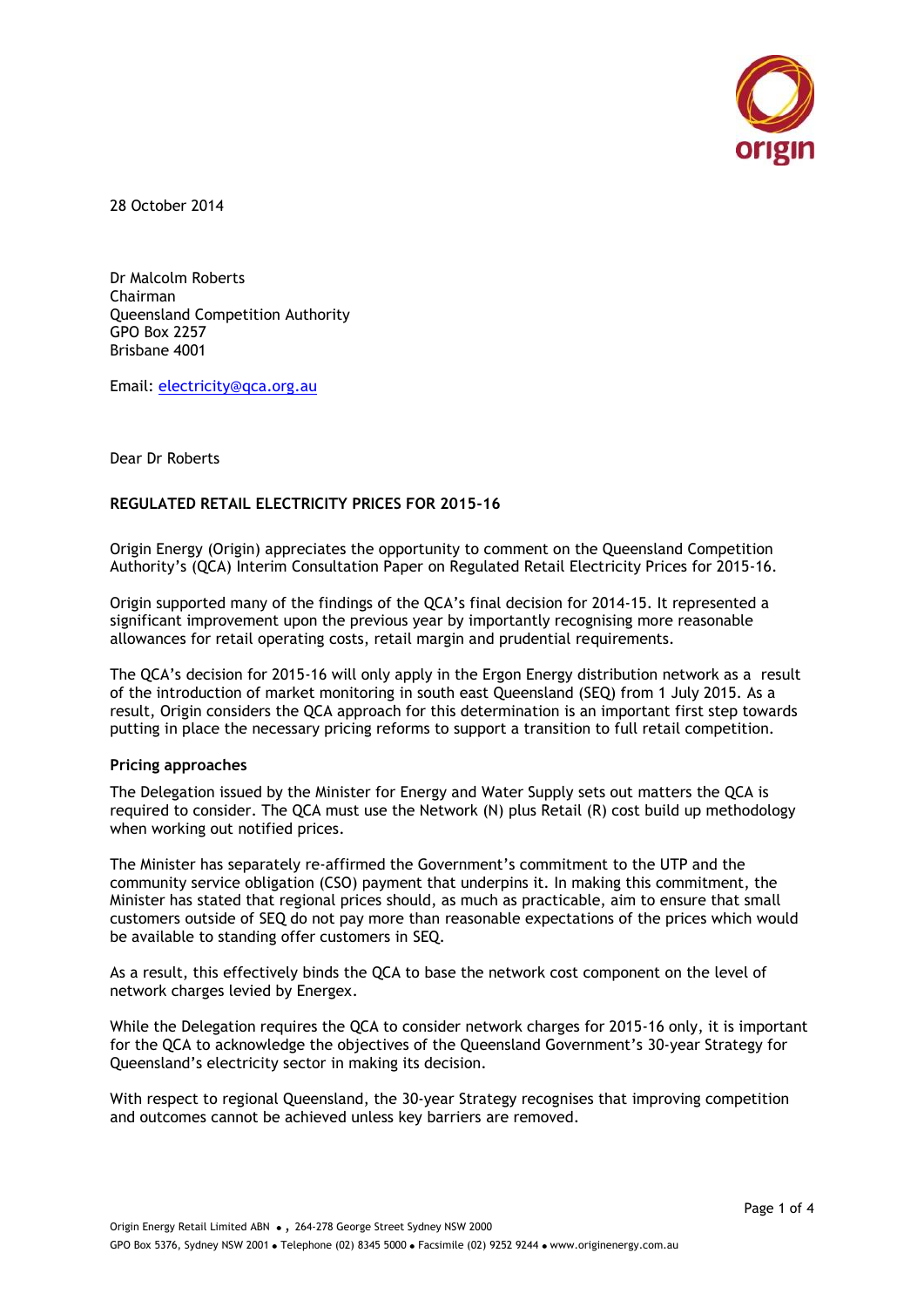Until retailers other than Ergon Energy can access the CSO subsidy, competition will continue to be weak in regional areas. Therefore, moving towards a network-based CSO will allow all retailers to access the subsidised network prices and compete for regional customers. This provides the best means of delivering the goods and services that consumers want at prices that reflect efficient costs.

Complementing this reform should be the opportunity for customers to respond to price signals including, and in particular, those sent by the network business. This will involve a transition to more cost reflective network prices, recognising, however, that such a transition may be more challenging in some instances, such as for customers in western parts of the state where cost reflective prices could be prohibitive.

Origin recognises that the structure of the CSO is outside of the QCA's Delegation and that the Government's current interpretation of the UTP does not permit the QCA adopting cost reflective network prices to determine the notified prices for residential and small business customers. However, Origin considers that the QCA could take incremental steps to address the impediments to cost reflectivity by calculating the network cost components based on Ergon's tariff structure with Energex's cost level.

This approach would remove the outcome where customers face price signals that do not reflect the impact of their consumption and would therefore encourage efficient consumption and investment decisions to be made. It would also be a further step towards cost reflectivity while preserving the ability for Government to apply the CSO at a level it considers equitable thereby preserving the UTP. Furthermore, this approach would be compatible with the Australian Energy Market Commission's (AEMC) draft Rule for network pricing, which requires network business to develop individual cost reflective tariffs.

### **Energy costs**

Origin notes that the market-based approach is currently the QCA's preferred methodology. This submission does not restate our views that a methodology based on long run marginal cost is more appropriate than a fully market based approach. Rather, we refer the QCA to refer to Origin's submissions to the 2014-15 consultation on Regulated Electricity Retail Prices.

There are ways for the QCA to enhance its current market-based approach that would more accurately capture a retailer's actual costs of supply, however.

### *Accounting for structural biases*

Wholesale prices in Queensland are currently at historical lows, which are not an appropriate indicator of future expected prices because of certain structural biases prevalent in Queensland; examples include solar PV, which has had the effect of suppressing wholesale electricity prices, and the ramp up of LNG trains.

While the impact of the ramp up of LNG trains was recognised in QCA's calculation of wholesale costs for 2014-15, the need to account for it confirms the presence of structural biases in Queensland.

Consideration of how best to integrate the impacts of structural biases over a longer horizon is important to promote a stable price path year-on-year. This approach will reduce volatility in notified prices in future years, helping to mitigate the risk of price shocks caused by one-off events.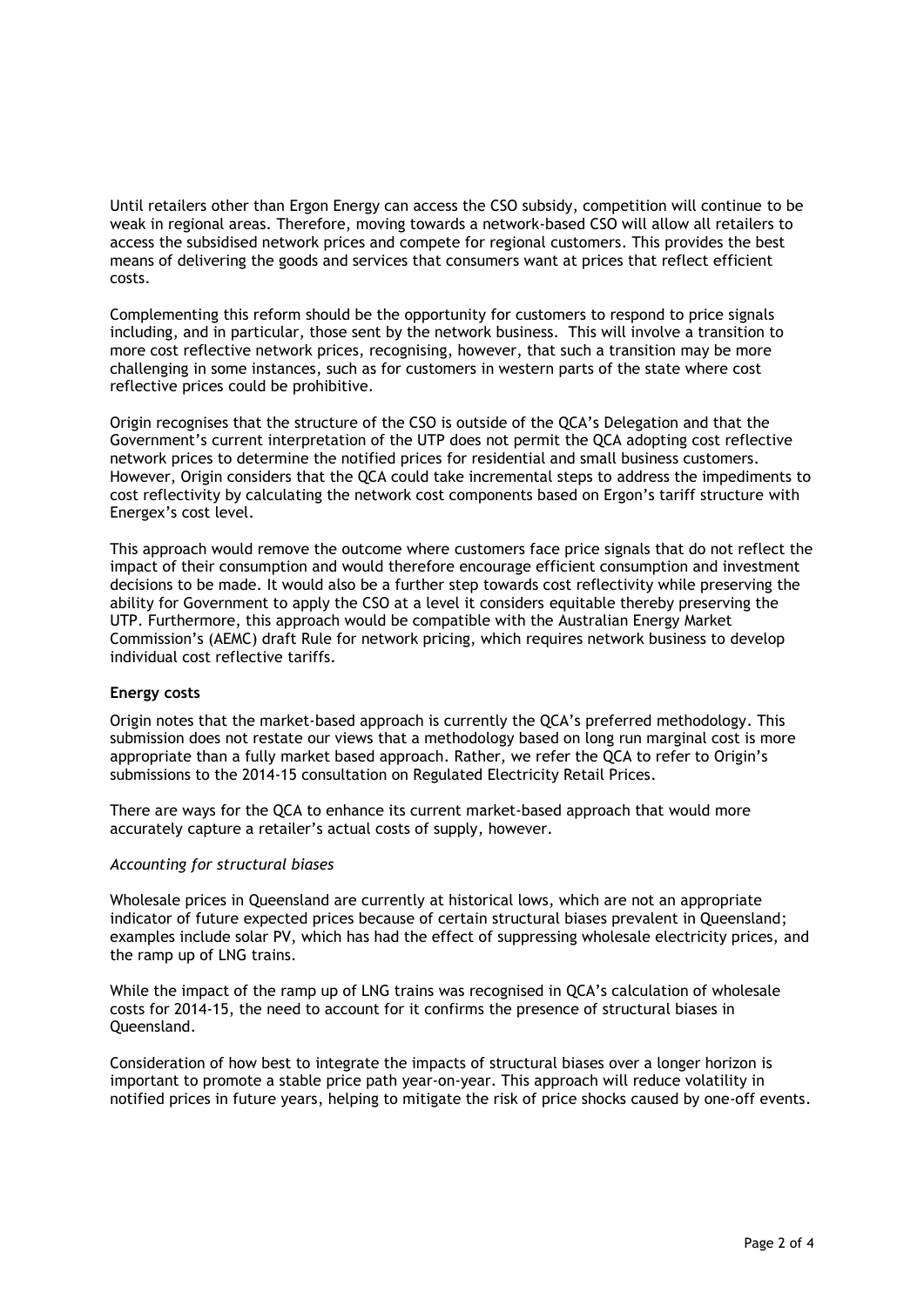This approach is reflected in the AEMC's Final Report on "best practice retail price methodology", where the AEMC recommends that while futures prices should be used as the basis for estimating energy purchase costs:

- if these prices are likely to produce unreliable results (due to either insufficient liquidity in the contracts market; or
- structural market biases meaning that futures prices may not be a good representation of expected prices),

then a method that approximates the long-term costs of generation should be used to estimate energy purchase costs.<sup>1</sup>

### *Correlation between temperature and demand*

In previous pricing decisions, the QCA has accepted the position put forward by ACIL that above certain temperatures, the relationship between temperature and peak demand weakens such that demand tends to reach a limit. However, Origin considers that to date, the nature of this relationship has not been adequately established since it is not extrapolated, but assumed. The result is that this approach arbitrarily caps the relationship between outlying temperature and demand, thereby reducing the efficacy of using actual temperature records. For these reasons, the QCA should provide clarity regarding how these limits are captured in its modelling.

# *Calculating Renewable Energy Target compliance costs*

The QCA has also indicated that it intends to determine Renewable Energy target (RET) costs based on the legislated policy in place at the time of each decision. In principle, Origin agrees with this approach. However, in making its determination, the QCA needs to take into account the substantial reduction in liquidity for trading Large Scale Renewable Certificates (LGCs) due to the current policy uncertainty.

Given the lack of liquidity, it is not reasonable to suggest that a retailer could meet its LRET obligations based on buying LGCs in the market alone; there are insufficient volumes available. Supplementary supply sources like retailer-owned renewable plant or PPAs are required to make up the difference. As a result, current LGC market prices do not reflect the actual cost of retailers meeting their RET liabilities. Origin considers that in this context, a robust and transparent assessment of LRMC is a more reliable and cost reflective approach for determining RET costs.

### **Retail costs**

### *Provision of headroom*

In previous decisions, the QCA has included an allowance for headroom to facilitate the development of retail competition in SEQ and for large business customers in regional Queensland.

Origin recognises that any reasonable provision for headroom will be insufficient to promote retail competition in regional Queensland. However, Origin considers that the inclusion of headroom consistent with previous decisions would:

- assist the transition towards cost reflectivity;
- be consistent with how large business customers are treated in regional Queensland; and
- lessen the subsidy paid by taxpayers.

 $\overline{a}$ <sup>1</sup> AEMC, Advice on best practice retail price methodology, Final Report, 27 September 2013, p. iii.